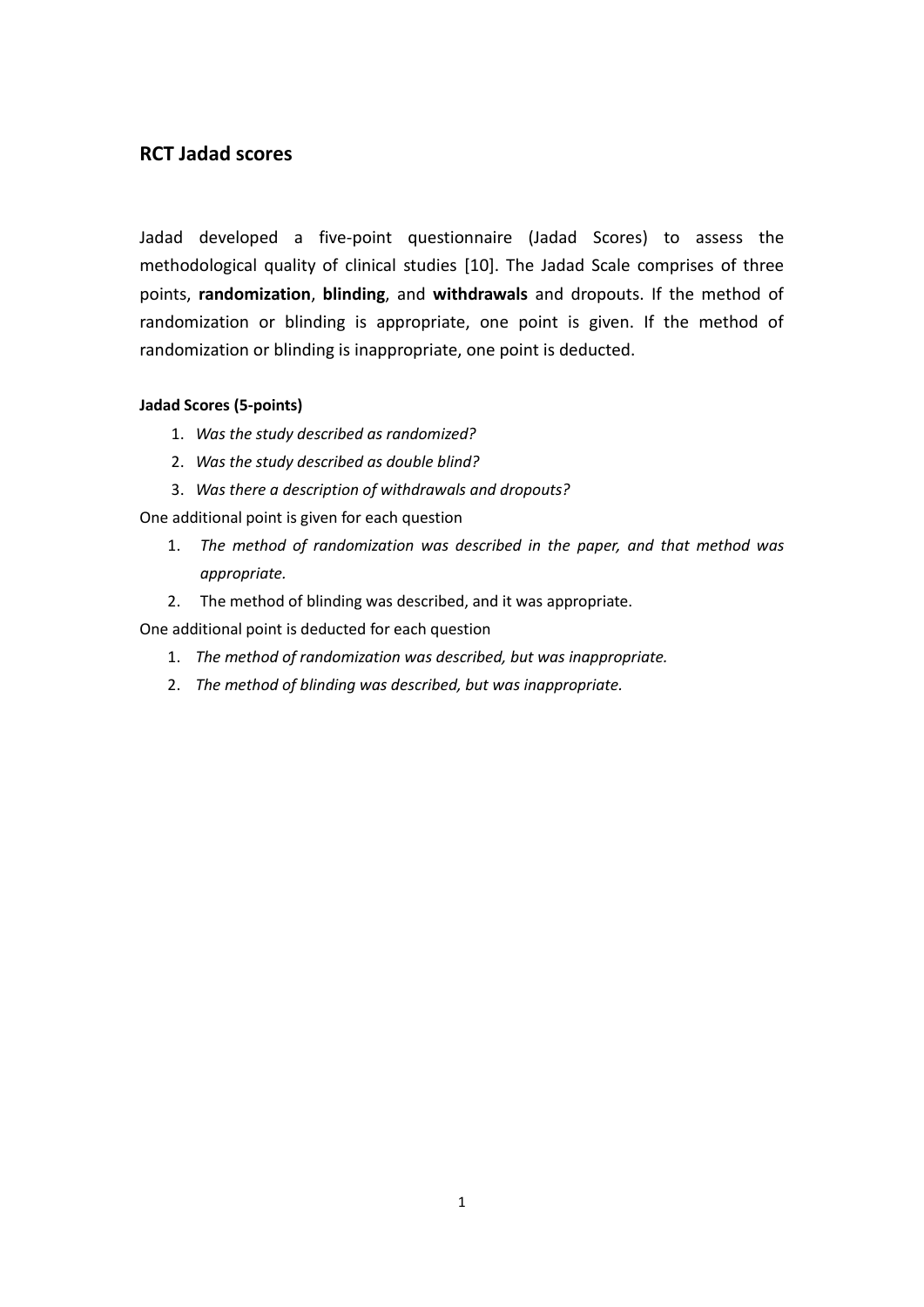| Number         | Author                  | Year | Jadad Scale    |
|----------------|-------------------------|------|----------------|
| $\mathbf 1$    | Jiang M, Xiong N, et al | 2005 | $\mathbf 1$    |
| $\overline{2}$ | Huo L, Zhang J, et al.  | 2006 | $\mathbf 1$    |
| 3              | Jiang Y, Wang L.        | 2008 | 3              |
| 4              | Zhang L, Li N.          | 2006 | $\mathbf 1$    |
| 5              | Kong L.                 | 2008 | $\mathbf 1$    |
| 6              | Zhan C, Wang F.         | 2005 | $\mathbf 1$    |
| 7              | Yan J, Liu Y.           | 2005 | $\overline{2}$ |
| 8              | Huang C.                | 2007 | $\mathbf 1$    |
| 9              | Yu Y.                   | 2007 | $\overline{2}$ |
| $10\,$         | Jin Z, Yang B, et al.   | 2008 | $\mathbf{2}$   |
| $11\,$         | Sun G, Li J, et al.     | 2008 | $\mathbf 1$    |
| 12             | Qiu B, Tang X, et al.   | 2008 | $\overline{2}$ |
| 13             | Song S.                 | 2010 | $\overline{2}$ |
| 14             | Zheng H.                | 2010 | $\overline{2}$ |
| 15             | Shi Z, Xu W, et al.     | 2009 | $\overline{2}$ |
| 16             | Lin Z, Li S.            | 2007 | $\mathbf 1$    |
| 17             | Tang T, Qin J.          | 2009 | $\overline{2}$ |
| 18             | Li F, Chen Q.           | 2008 | $\mathbf 1$    |
| 19             | Fan D.                  | 2007 | $\overline{2}$ |
| 20             | Wang H, Jin H.          | 2004 | $\mathbf 1$    |
| 21             | Guan R, Zhao J.         | 2005 | $\overline{2}$ |
| 22             | Wu W.                   | 2005 | $\mathbf{2}$   |
| 23             | Sun Y, Cui Z.           | 2008 | $\mathbf 1$    |
| 24             | Xie Y, Tang X, et al.   | 2007 | $\mathbf 1$    |
| 25             | Liu Z.                  | 2007 | $\mathbf 2$    |
| 26             | Qu Q.                   | 2013 | 3              |
| 27             | Liu X.                  | 2004 | $\mathbf 1$    |
| 28             | Xie S, Feng J.          | 2014 | 3              |
| 29             | Zhan C, Chen J          | 2011 | $\mathbf 1$    |
| $30\,$         | Shi C, He Y, et al.     | 2009 | $\overline{2}$ |
| 31             | Gan A, Zhang F.         | 2008 | $\mathbf 1$    |
| 32             | Yang T.                 | 2008 | 3              |
| 33             | Fan D, Qin X.           | 2009 | $\overline{2}$ |
| 34             | Li F, Shen J.           | 2004 | $\mathbf 1$    |
| 35             | Wu RM.                  | 2009 | $\overline{2}$ |
| 36             | Cai HQ.                 | 2004 | 3              |
| 37             | Chen Z, Zeng E, et al.  | 2004 | 3              |
| 38             | Li S, Song C.           | 2005 | $\overline{2}$ |
| 39             | Yan L, Cao Y.           | 2007 | $\mathbf 1$    |